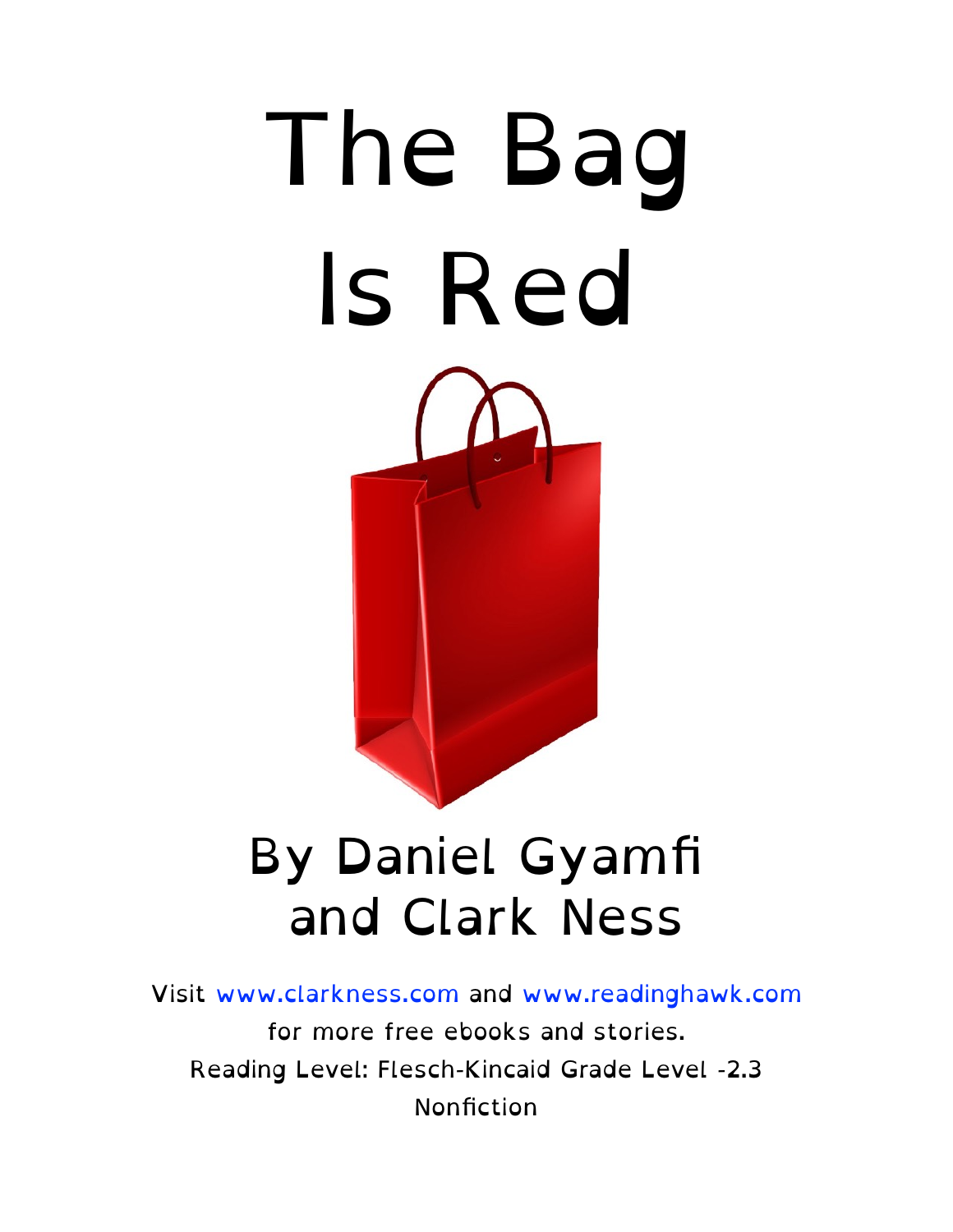

## The bag is red. It is not black. It is big.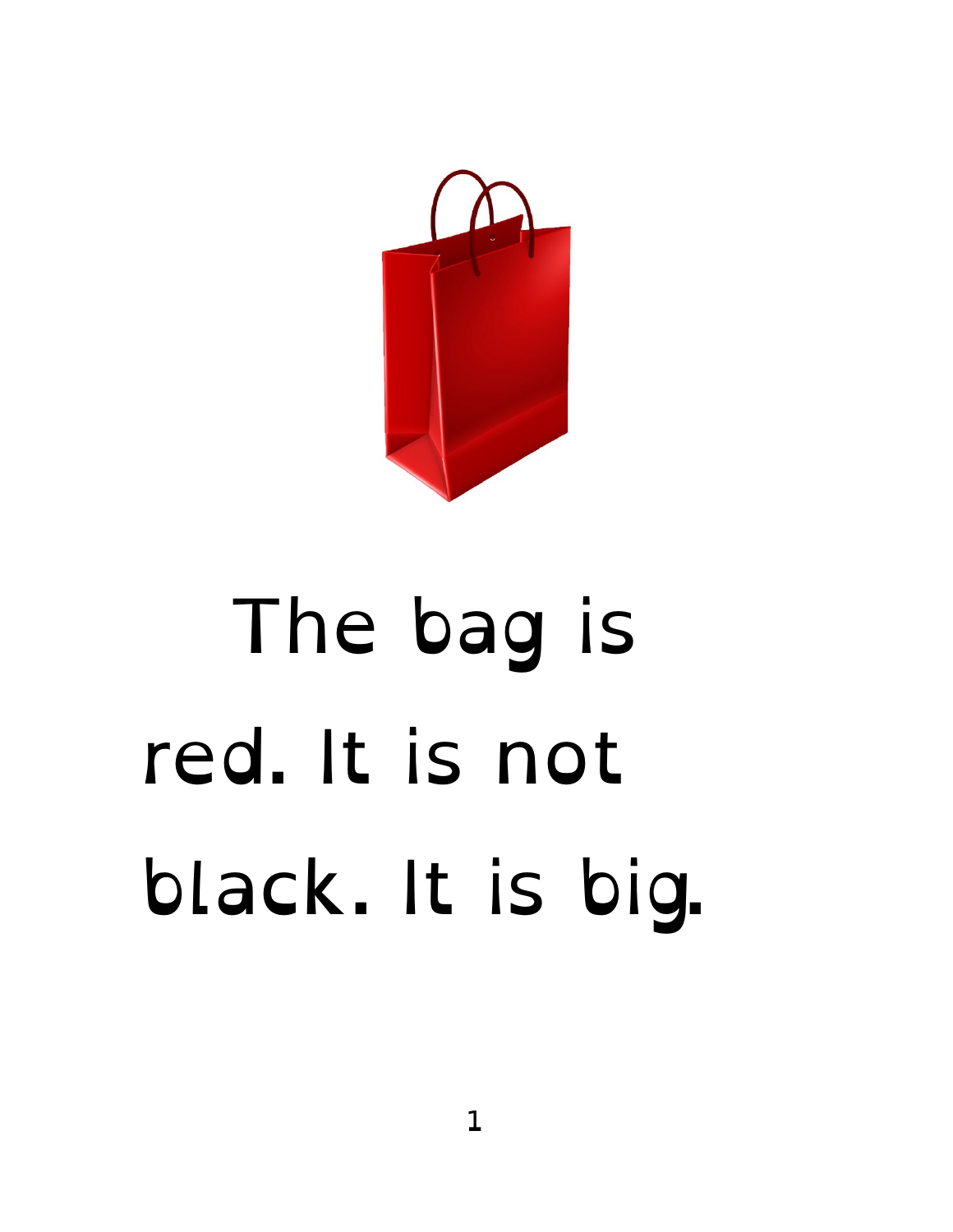

# The pen is red. It is not black. It is not big.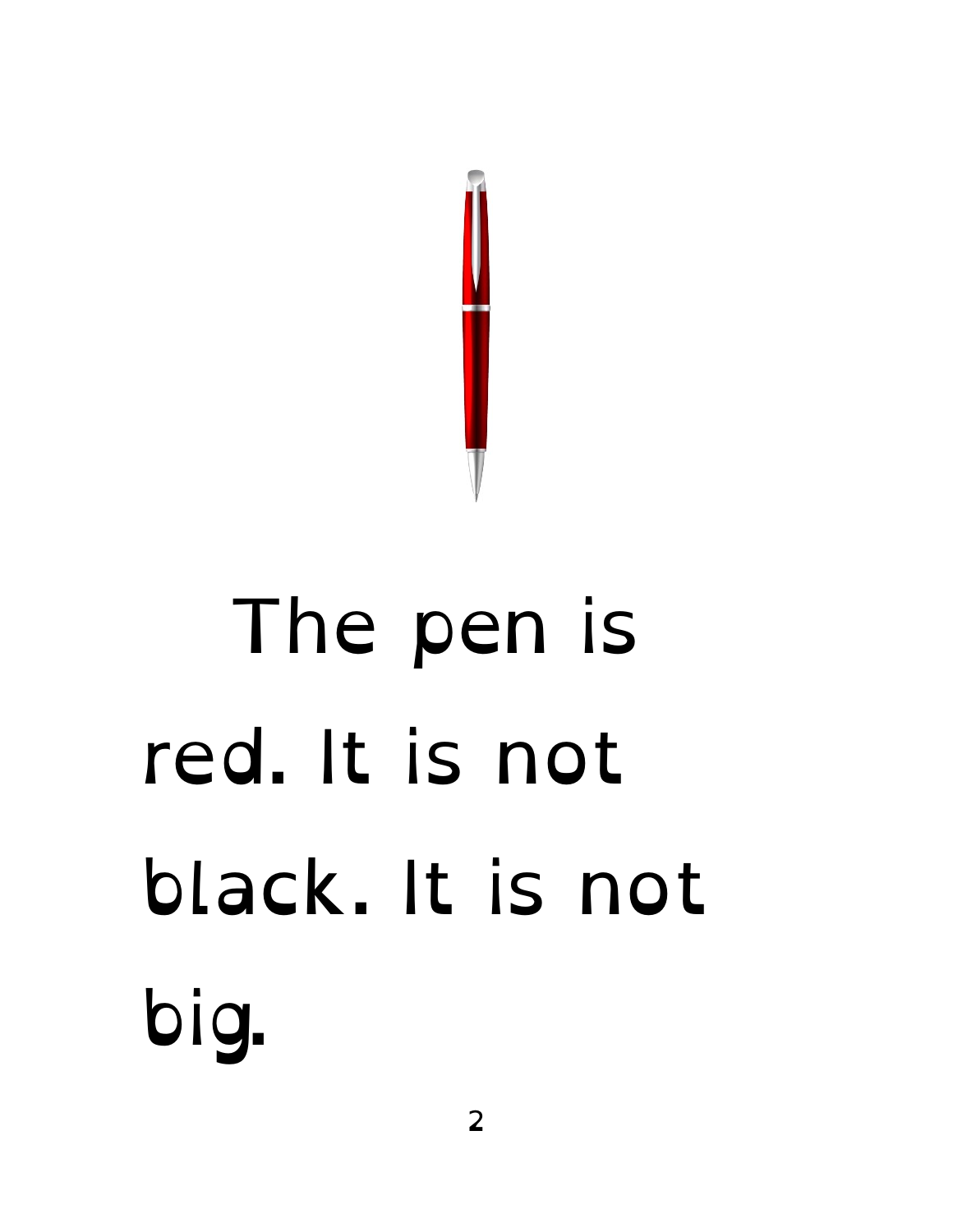

## The mat is red. It is not black. It is big.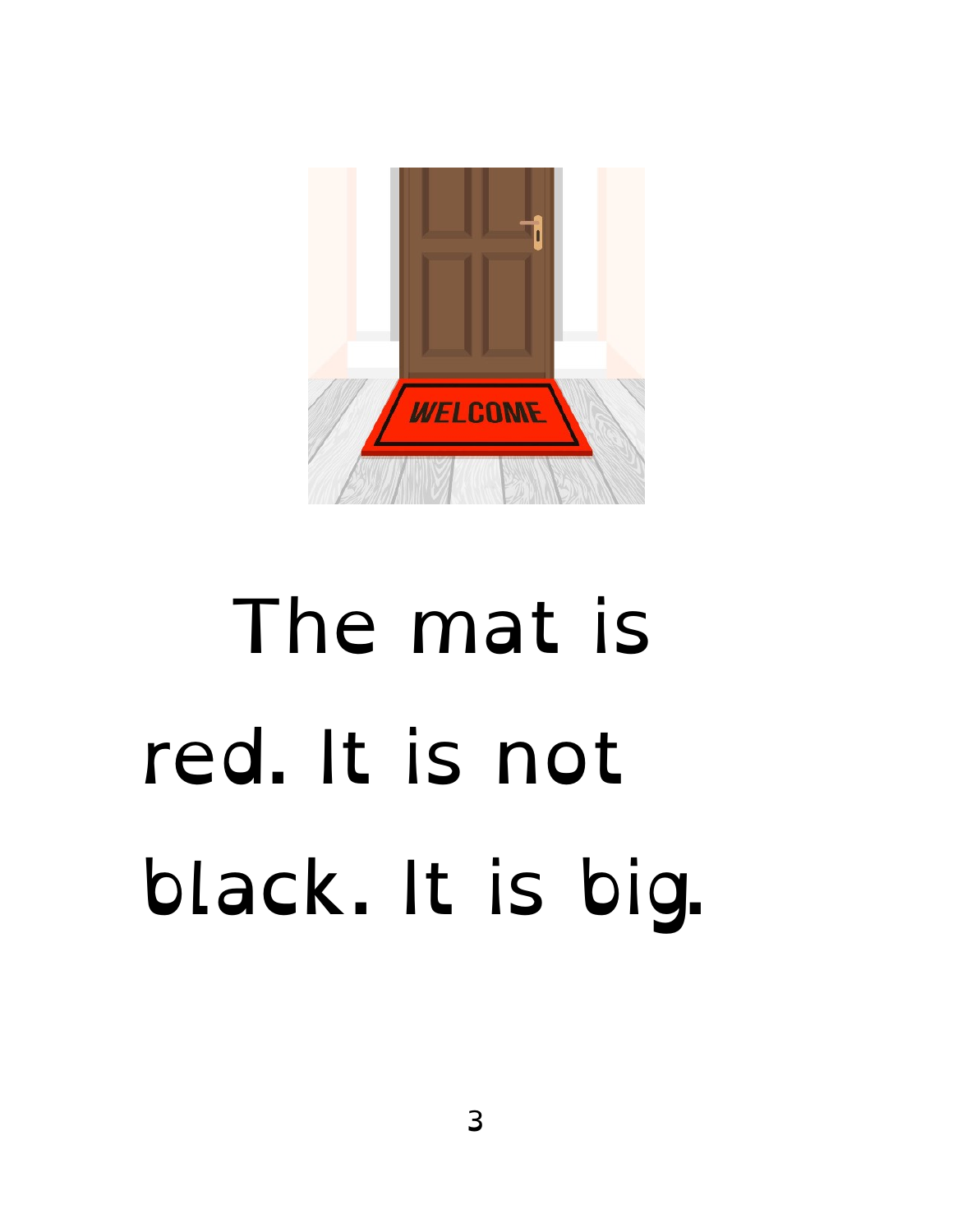

# The cup is red. It is not black. It is not big.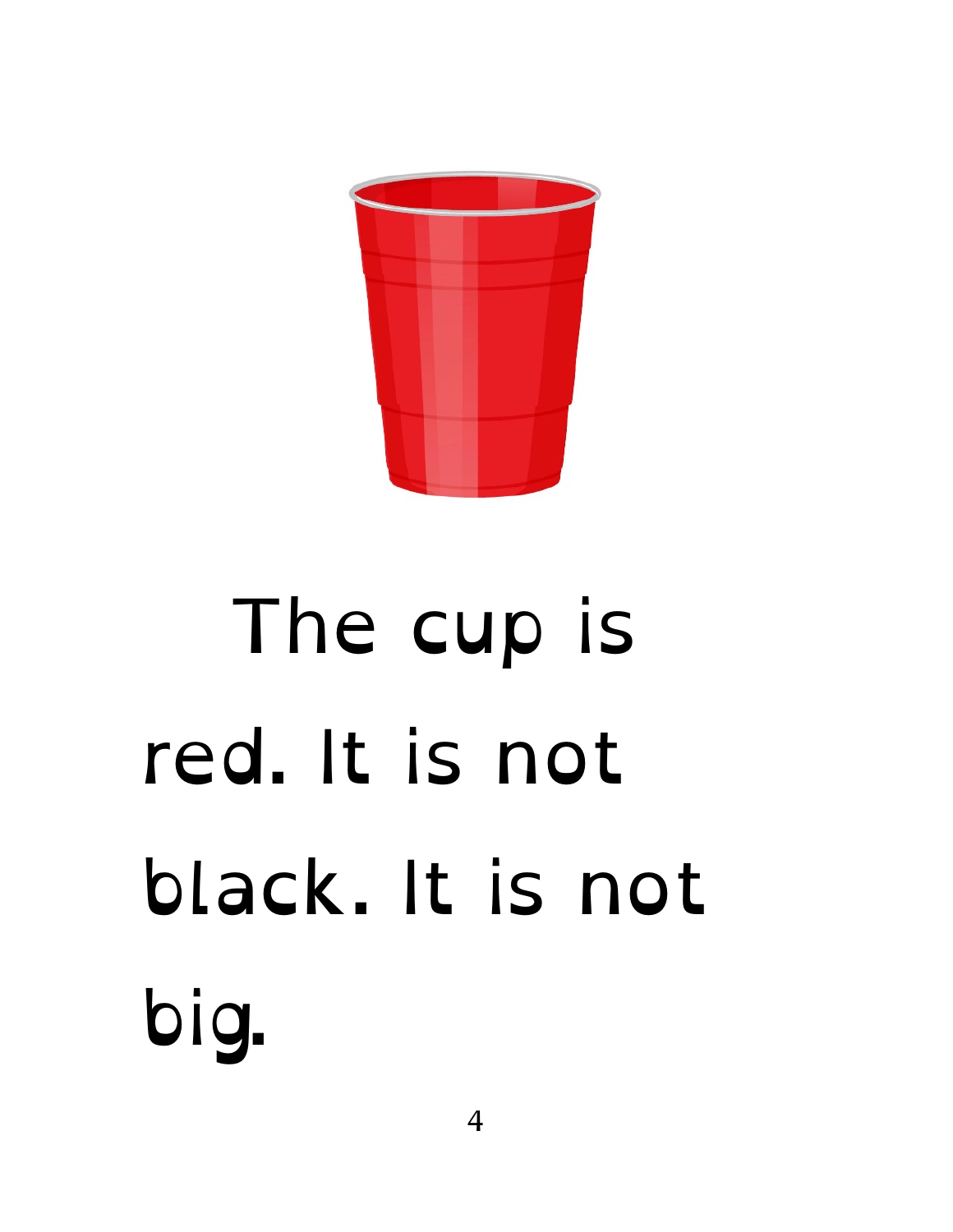

## The cat is black. It is not red. It is not big.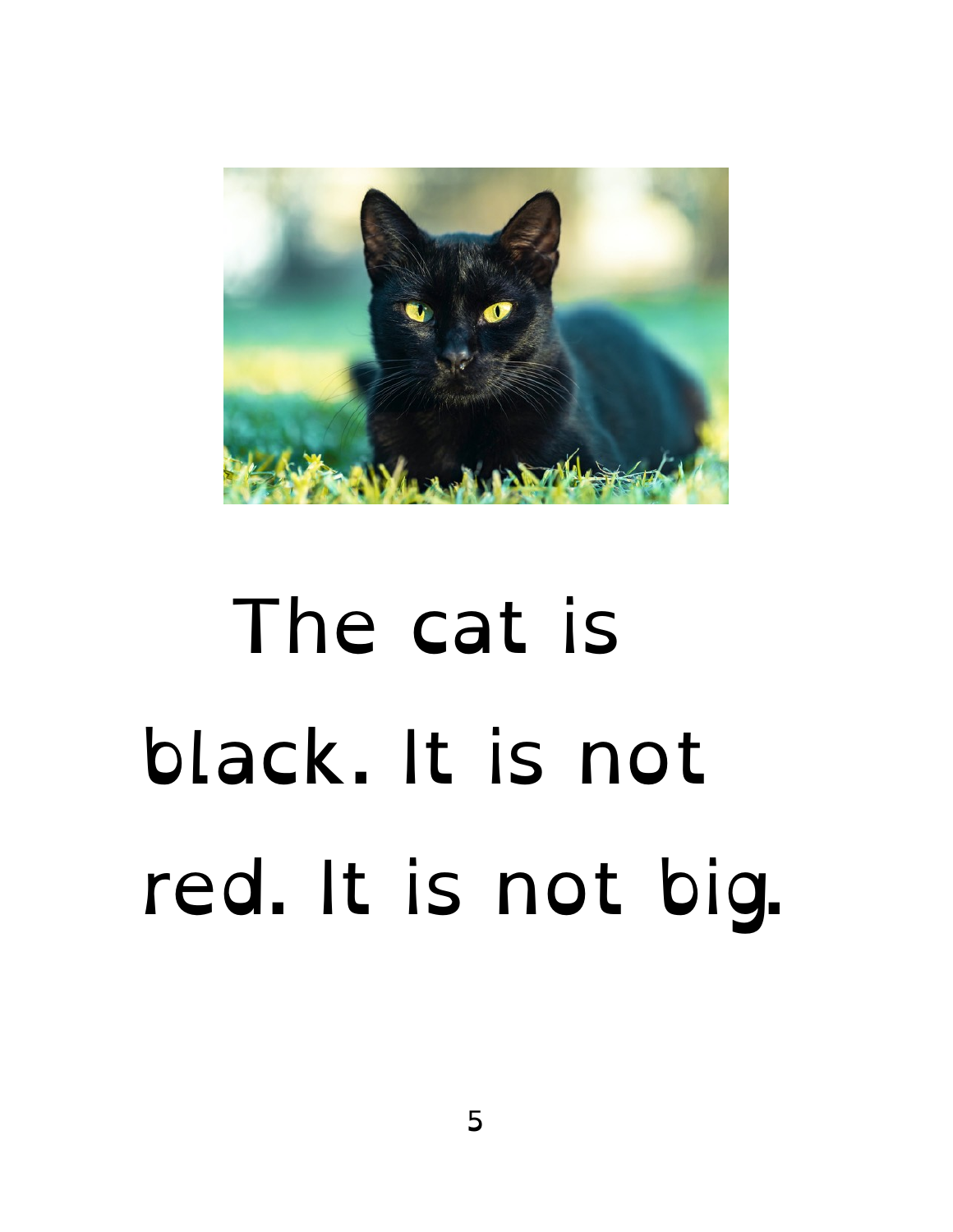

## The pan is black. It is not red. It is big.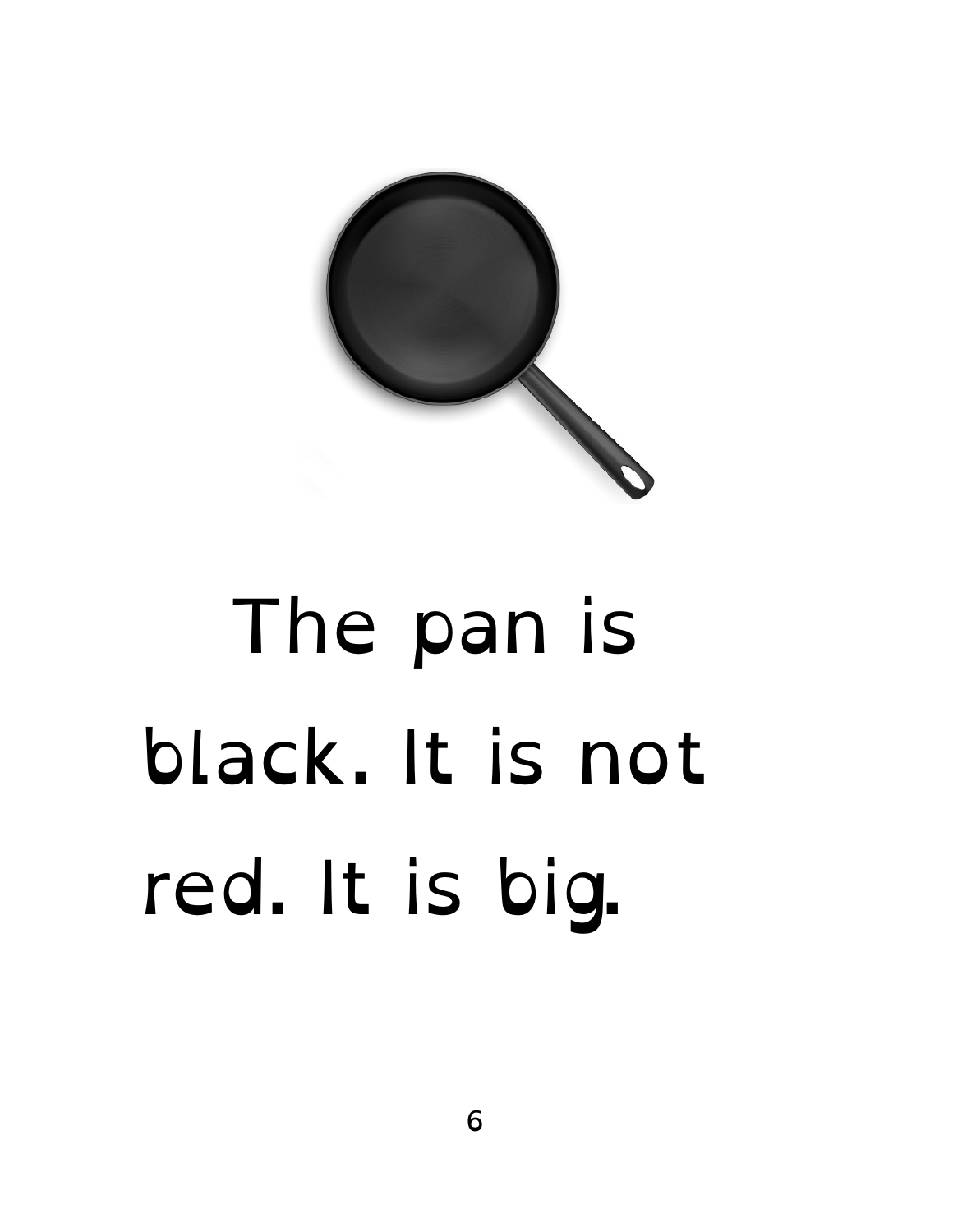

## The dog is black. It is not red. It is big.